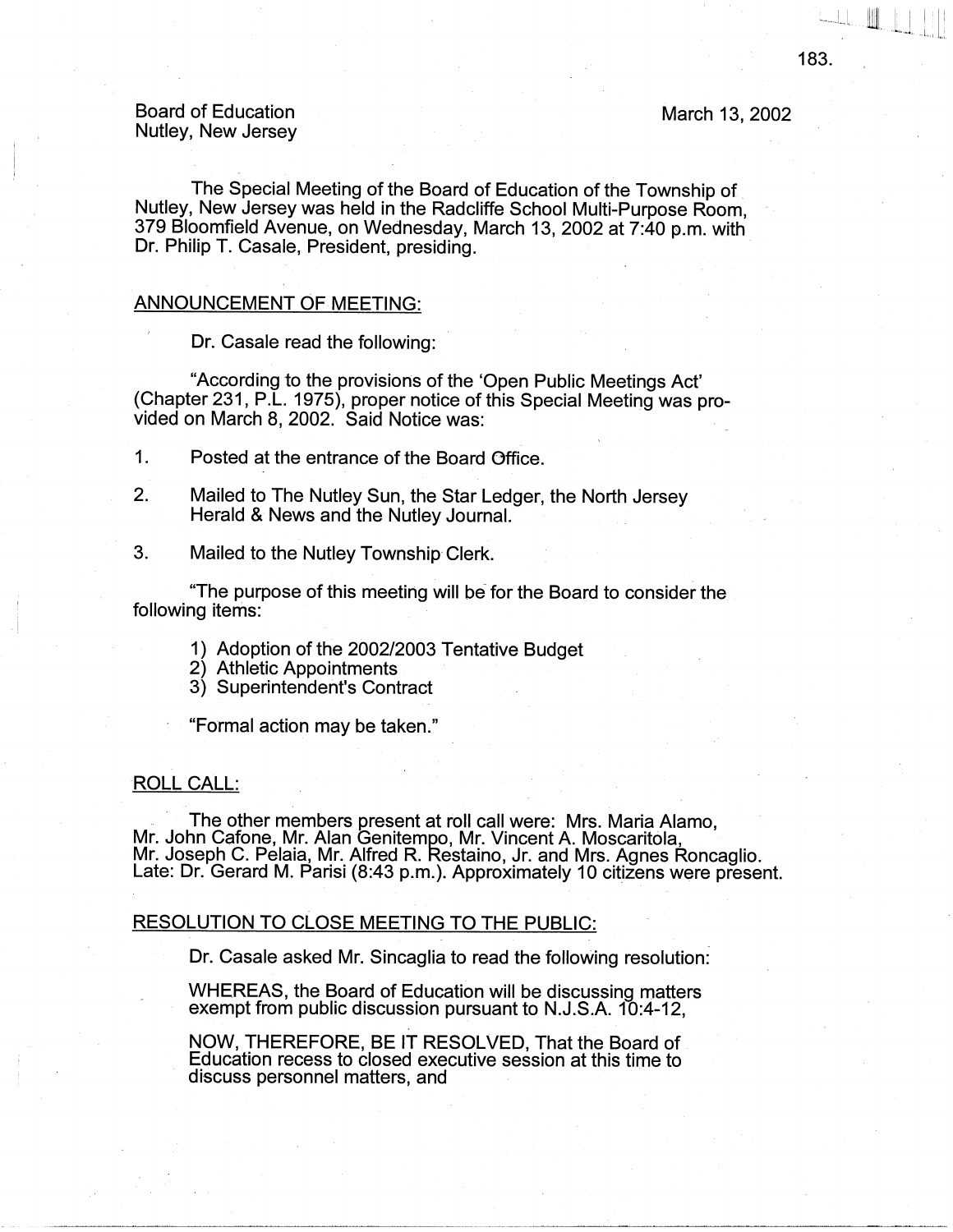BE IT FURTHER RESOLVED, That the results of the dis-<br>cussions will be made public by inclusion on the agenda of a subsequent meeting of the Board of Education or when the reasons for discussing such matters in closed session no longer exist.

Mr. Pelaia moved that the resolution be approved, seconded by Mr. Moscaritola and unanimously approved by the Board.

# RECESS MEETING:

The meeting recessed at 7:41 p.m.

#### RESUME MEETING:

The meeting resumed at 7:55 p.m.

#### HEARING OF CITIZENS (Resolutions Only):

None

· . . Mr. Restaino, Chairperson of the Budget Review Committee, thanked Mr. Genitempo, Mr. Moscaritola, Dr. Parisi, Mrs. Alamo, Mr. Sincaglia, Dr. Vivinetto and Dr. Serafino for the time and effort put into developing a responsible budget and hopes everyone will support it on election day. He also thanked Dr. Casale for putting him in charge of such a Committee.

Dr. Casale thanked and commended Mr. Restaino, Mr. Sincaglia, Dr: Serafino and the Committee for their time and effort in developing the budget.

### ADOPTION OF 2002/2003 TENTATIVE BUDGET:

Mr. Restaino presented and moved the adoption of the following resolution, seconded by Mrs. Alamo. On a roll call vote the resolution was unanimously adopted:

BE IT RESOLVED, That the Board of Education hereby adopts a tentative budget for the 2002/2003 school year in the amount of:

| 1,218,172 |
|-----------|
| 153,341   |
|           |

Total Budget

\$49,959,535 of which

the following amount shall be raised by local tax levy:

| <b>General Fund</b> |  |
|---------------------|--|
| <b>Debt Service</b> |  |

Total

\$32,938,598

\$32,800,135 138,463

and,

BE IT FURTHER RESOLVED, That the Secretary be authorized to submit this budget to the County Superintendent for approval, and

March 13, 2002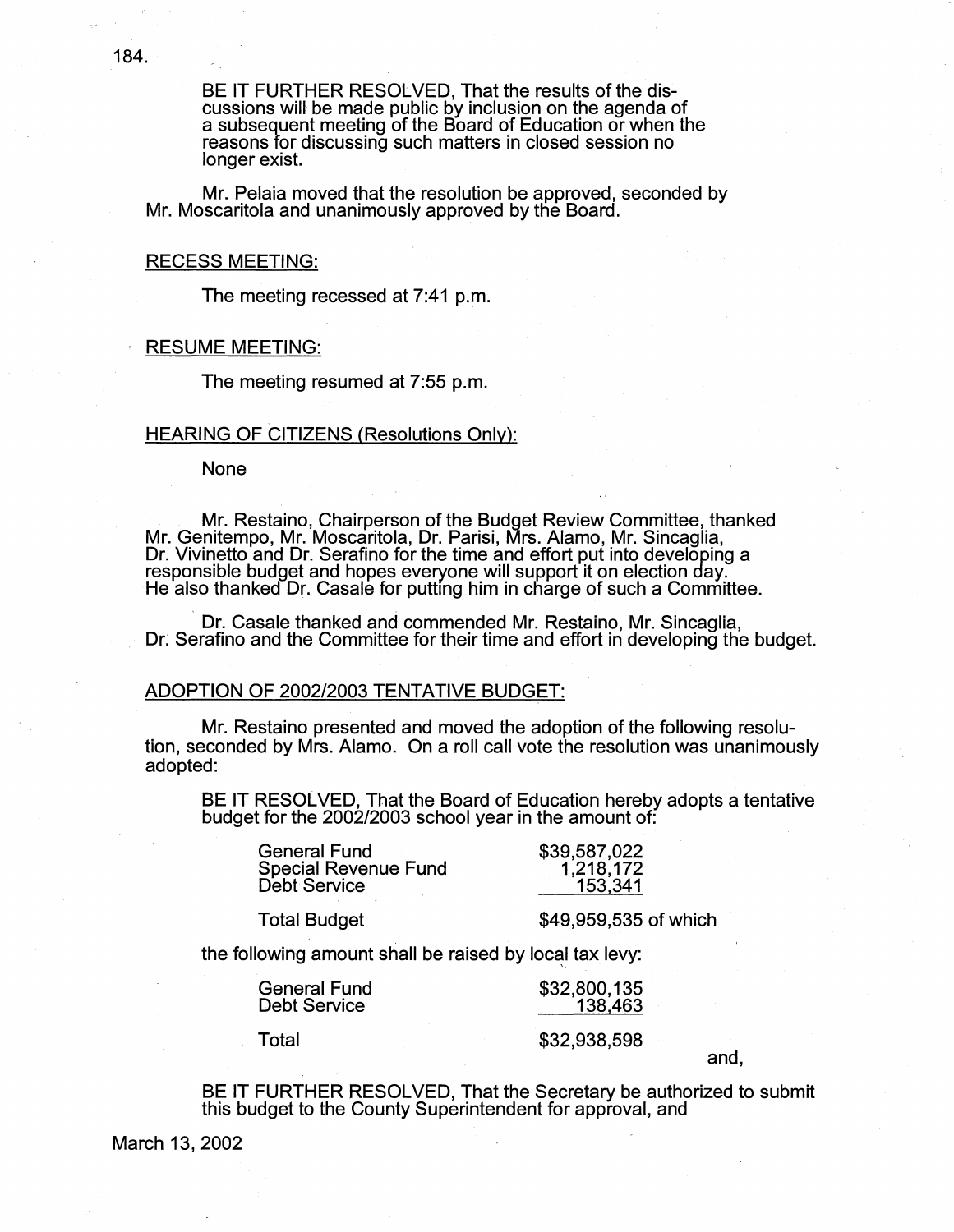BE IT FURTHER RESOLVED, That the Board also requests approval of the statutory spending Growth Limitation Adjustments as follows:

| Enrollment<br><b>Non-Remote Transportation</b>                                | 373,644<br>228,259 |  |
|-------------------------------------------------------------------------------|--------------------|--|
| Special Education Costs in<br><b>Excess of \$40,000</b><br>Use of Banked SGLA | 80,971<br>123,378  |  |
|                                                                               | Total \$ 806,252   |  |

BE IT FURTHER RESOLVED, That the Secretary be authorized to publish the 2002/ 2003 budget in The Nutley Sun.

Mr. Moscaritola asked Mr. Sincaglia several questions regarding the budget figures.

# ESTABLISH DATE FOR PUBLIC HEARING ON 2002/2003 SCHOOL DISTRICT BUDGET:

Mr. Restaino presented and moved the adoption of the following resolution, seconded by Mrs. Alamo. On a roll call vote the resolution was unanimously adopted:

BE IT RESOLVED, That the Public Hearing on the 2002/2003 budget be held on Monday, March 25, 2002 at 7:00 p.m. in the Radcliffe School Multi-Purpose Room, 379 Bloomfield Avenue.

#### APPOINTMENTS - Athletic:

Mr. Pelaia presented and moved the adoption of the following resolution, seconded by Mrs. Alamo. On a roll call vote the resolution was unanimously adopted:

BE IT RESOLVED, That the Board of Education approves the following athletic appointments for the 2001/2002 school year at the steps as indicated in accordance with the 2001/2002 Athletic Salary Guide:

| Sport                  | Name                 | <b>Step</b> | Salary  |
|------------------------|----------------------|-------------|---------|
| <b>BASEBALL</b>        |                      |             |         |
| <b>Assistant Coach</b> | <b>Edward Furman</b> |             | \$4,130 |
| <b>LACROSSE</b>        |                      |             |         |
| <b>Assistant Coach</b> | <b>John Dudley</b>   |             | \$4,130 |

Mr. Pelaia thanked the Board and the Athletic Committee for the additional lacrosse coach.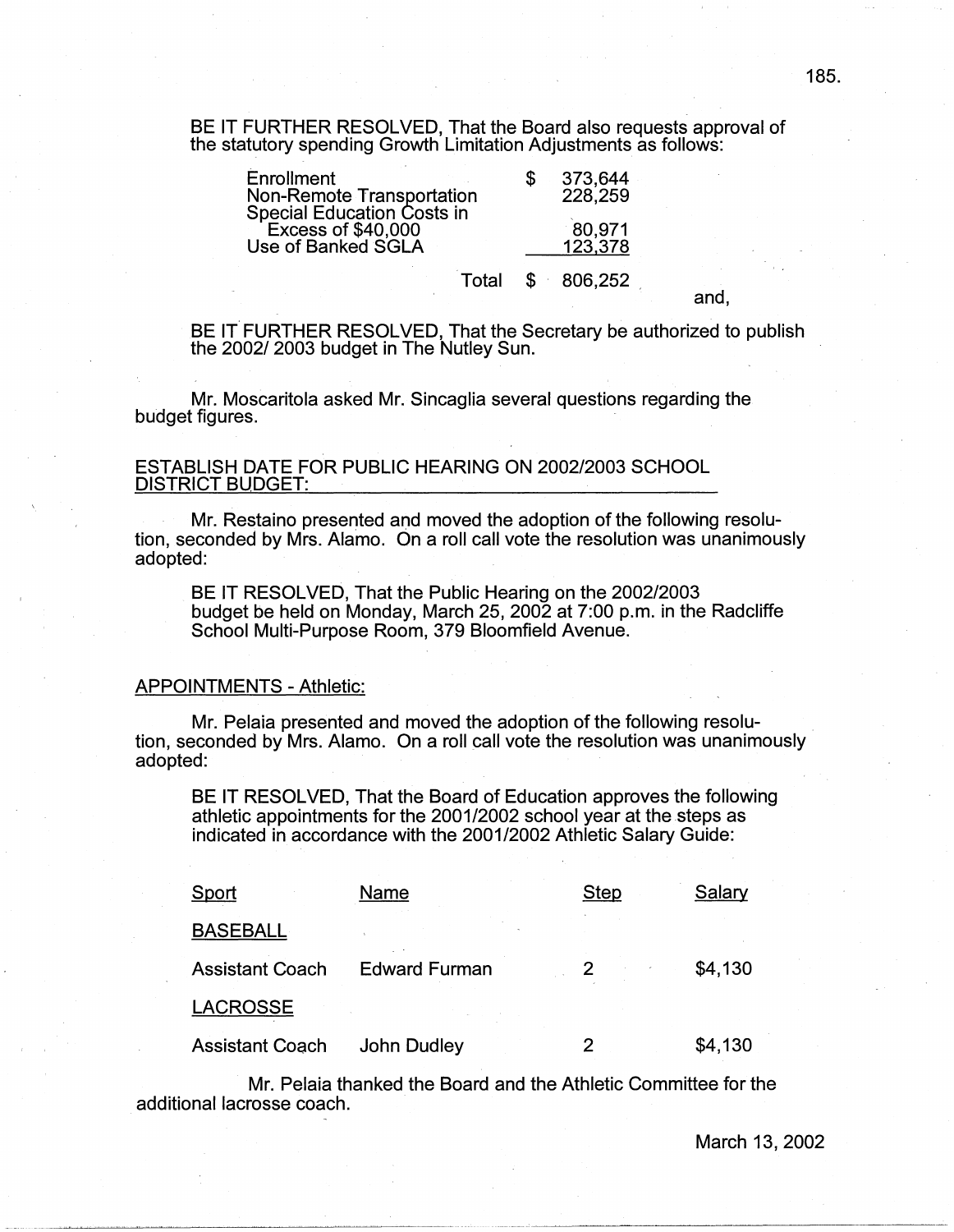# RESCIND/REAPPOINT CONTRACT-Superintendent of Schools Dr. Kathleen Serafino

Mrs. Alamo presented and moved the adoption of the following resolution, seconded by Mr. Pelaia. On a roll call vote the resolution was unanimously adopted:

BE IT RESOLVED, That the Nutley Board of Education hereby rescinds the five year Contract of Employment Between Dr. Kathleen Serafino and The Nutley Board of Education (for the five year term of 1998 through 2003) ("1998-2003 Agreement"); and

BE IT FURTHER RESOLVED, That the Board hereby simultaneously reappoints Dr. Kathleen Serafino as the Superintendent of Schools/Chief School Administrator for a new term for the period of March 13, 2002, through June 30, 2006; and

BE IT FURTHER RESOLVED, That the appointment is subject to the terms and conditions of a Contract of Employment Between Dr. Kathleen Serafino and the Nutley Board of Education (for the term of March 13, 2002 through June 30, 2006) ("2002-2006 Agreement"), to be negotiated between the Board and Dr. Kathleen Serafino, with the exception of the period March 13, 2002 through June 30, 2003, which said terms shall be consistent with the terms of the 1998-2003 agreement; and

BE IT FURTHER RESOLVED, That this resolution is in accordance with information presented to the Board and reviewed by the Board in Private Executive Session, March 13, 2002.

Dr. Casale stated that the reputation of the school system has always been a credit to the staff in Nutley. He noted that when Dr. Serafino assumed the position as Superintendent of Schools she showed outstanding commitment, courage and leadership in taking extra steps in dealing with issues that were sometimes unpopular but necessary and were pushed by the wayside for many years. He congratulated and commended her for all her efforts.

Dr. Casale scheduled a Special meeting on Monday, March 18, 2002, at Franklin School at 7:30 p.m. for the purpose of coming to a decision on whether to go for the referendum in April and possible changes to the plan. He said the surveys have been received and the information will be available for the Monday night meeting.

A lengthy discussion regarding the referendum ensued. It was agreed that further conversation wait until the scheduled Special meeting on Monday night when the survey information will be available.

### Dr. Parisi entered at 8:43 p.m.